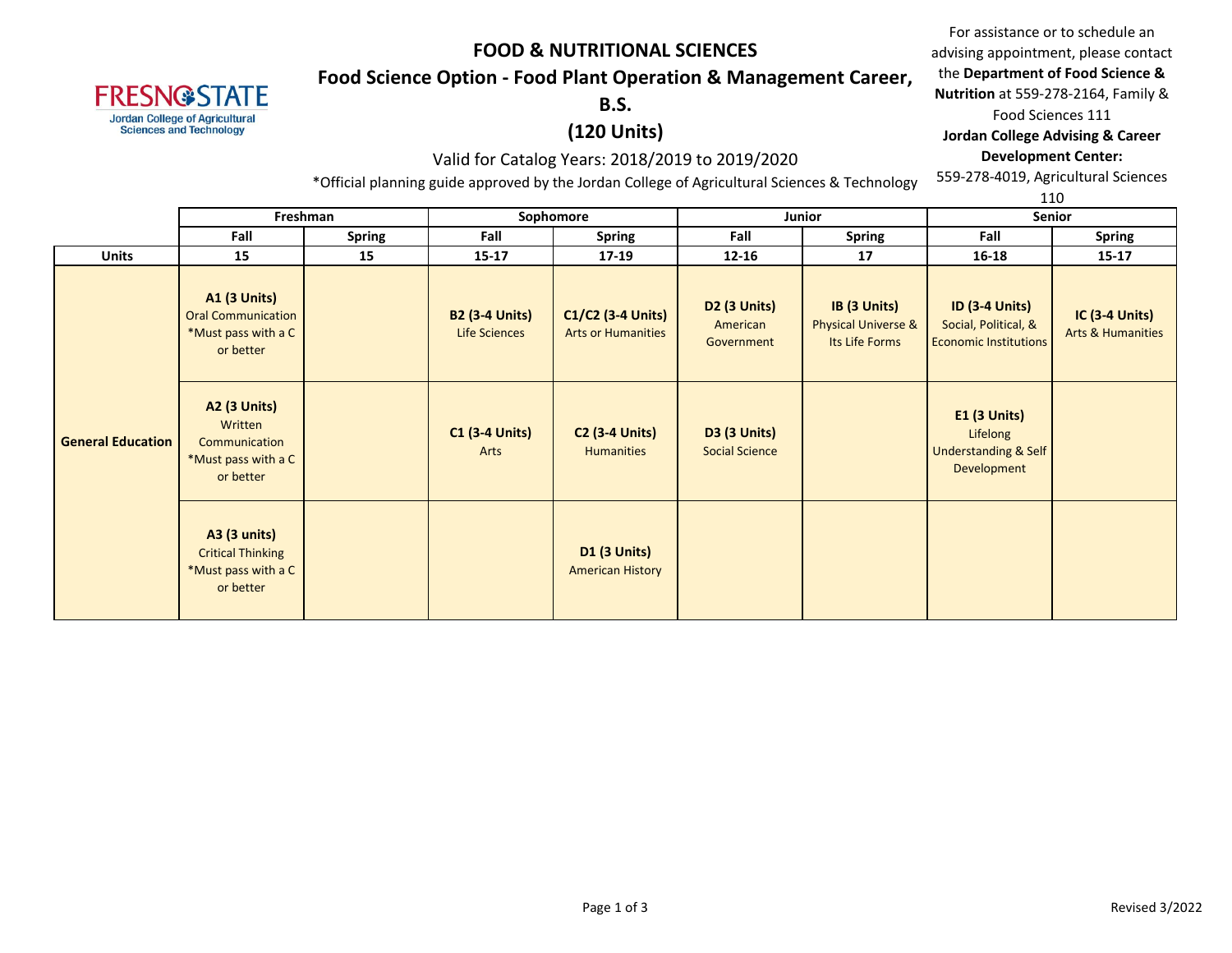## **Food Science Option - Food Plant Operation & Management Career,**

**B.S.** 

### **(120 Units)**

#### Valid for Catalog Years: 2018/2019 to 2019/2020

\*Official planning guide approved by the Jordan College of Agricultural Sciences & Technology

For assistance or to schedule an advising appointment, please contact the **Department of Food Science & Nutrition** at 559-278-2164, Family & Food Sciences 111 **Jordan College Advising & Career Development Center:**

559-278-4019, Agricultural Sciences

|              |                                                                                                                                                                                                                               |                                                                                                                                                                                                                                                    |                                                                                                                  |                                                                                                                      |                                                                                                      |                                                |                                                                                                                                   | 110                                                    |                                                            |  |
|--------------|-------------------------------------------------------------------------------------------------------------------------------------------------------------------------------------------------------------------------------|----------------------------------------------------------------------------------------------------------------------------------------------------------------------------------------------------------------------------------------------------|------------------------------------------------------------------------------------------------------------------|----------------------------------------------------------------------------------------------------------------------|------------------------------------------------------------------------------------------------------|------------------------------------------------|-----------------------------------------------------------------------------------------------------------------------------------|--------------------------------------------------------|------------------------------------------------------------|--|
|              |                                                                                                                                                                                                                               |                                                                                                                                                                                                                                                    | Freshman                                                                                                         |                                                                                                                      | Sophomore                                                                                            |                                                | <b>Junior</b>                                                                                                                     | Senior                                                 |                                                            |  |
|              |                                                                                                                                                                                                                               | Fall                                                                                                                                                                                                                                               | <b>Spring</b>                                                                                                    | Fall                                                                                                                 | <b>Spring</b>                                                                                        | Fall                                           | <b>Spring</b>                                                                                                                     | Fall                                                   | <b>Spring</b>                                              |  |
|              | <b>Units</b>                                                                                                                                                                                                                  | 15                                                                                                                                                                                                                                                 | 15                                                                                                               | $15 - 17$                                                                                                            | 17-19                                                                                                | $12 - 16$                                      | 17                                                                                                                                | 16-18                                                  | $15 - 17$                                                  |  |
| <b>Major</b> | <b>GE Area B4</b><br><b>MATH 75</b><br>(4 Units)<br>Quantitative<br>Reasoning<br>geometry,<br>intermediate algebra,<br>& trigonometry OR<br>precalculus. Passing<br>score on<br>department's Calculus<br>Readiness Test; ELM] | <b>GE Area B1</b><br><b>CHEM 1A</b><br>(3 Units)<br><b>Physical Sciences</b><br>[Pre-Req: Elementary   [Pre-Req: High school<br>chemistry. May be<br>taken concurrently:<br>GE B4; CHEM 1AL]<br>*Not open to<br>students with credit<br>in CHEM 1B | <b>IT 52</b><br>(3 Units)                                                                                        | <b>BIOL 20</b><br>(4 Units)<br>[Pre-Req: CHEM 1A or<br>$3A$ ]<br>*Not open to<br>students with credit<br>in BIOL 120 | <b>FSC 178</b><br>(3 Units)<br>[Pre-Req: FSC 1]                                                      | <b>IT 118</b><br>(3 Units)                     | <b>FSC 142</b><br>(4 Units)<br>[Pre-Req: FSC 41, 178; [Pre-Req: FSC 41, 178;<br>instructor permission]                            | <b>FSC 141</b><br>(4 Units)<br>Senior standing]        |                                                            |  |
|              |                                                                                                                                                                                                                               | FSC <sub>1</sub><br>(3 Units)                                                                                                                                                                                                                      | <b>GE Area B3</b><br><b>CHEM 1AL</b><br>(2 Units)<br>Lab<br>[Pre-Req: CHEM 1A<br>(may be<br>taken concurrently)] | <b>IT 92</b><br>(3 Units)                                                                                            | <b>PHYS 2A</b><br>(4 Units)<br>[Pre-Req: DS 71,<br>MATH 75, MATH 70,<br>or department<br>permission] | <b>IT 112</b><br>(3 Units)<br>[Pre-Req: IT 52] | <b>FSC 120</b><br>(4 Units)<br>[Pre-Req: FSC 1; FSC<br>178; CHEM 1A or 3A;<br>MATH 11 or AGBS 71;<br>or instructor<br>permission] | <b>Career Specialty</b><br>(3 Units)<br>*See footnotes | <b>Career Specialty</b><br>(3 Units)<br>*See footnotes     |  |
|              |                                                                                                                                                                                                                               |                                                                                                                                                                                                                                                    | <b>FSC 41</b><br>(3 Units)<br>[Pre-Req: FSC 1]                                                                   | <b>Career Specialty</b><br>(3 Units)<br>*See footnotes                                                               |                                                                                                      |                                                | <b>FSC 144</b><br>(4 Units)<br>[Pre-Req: FSC 41;<br>PHYS 2A; MATH 75 or<br>equivalent; or<br>instructor permission]               |                                                        | <b>Career Specialty</b><br>$(2-3$ Units)<br>*See footnotes |  |

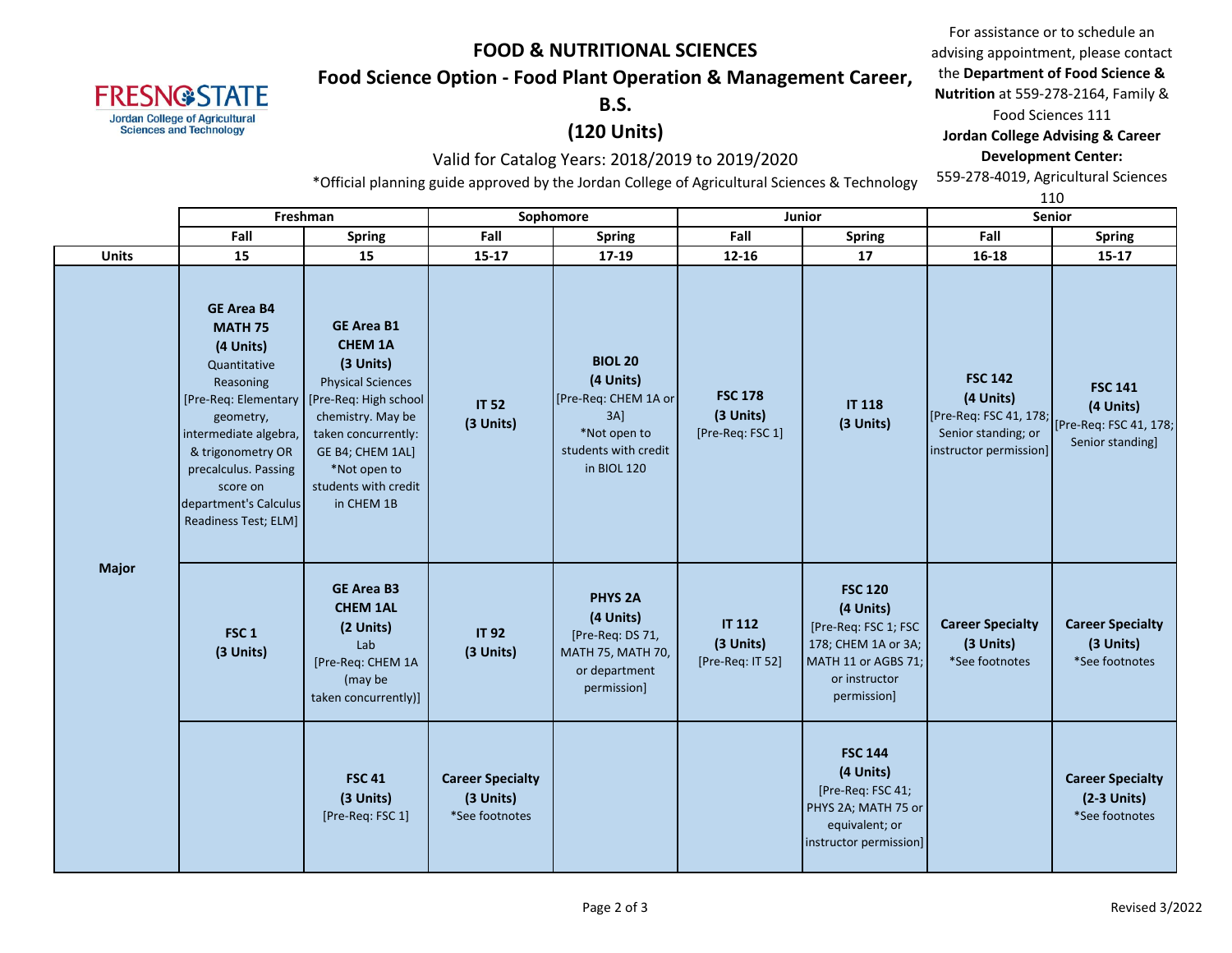#### **Food Science Option - Food Plant Operation & Management Career,**

#### **B.S.**

### **(120 Units)**

#### Valid for Catalog Years: 2018/2019 to 2019/2020

\*Official planning guide approved by the Jordan College of Agricultural Sciences & Technology

For assistance or to schedule an advising appointment, please contact the **Department of Food Science & Nutrition** at 559-278-2164, Family & Food Sciences 111 **Jordan College Advising & Career** 

# **Development Center:**

559-278-4019, Agricultural Sciences

|                                                        |      |                                                                              |           |                     |                                                                                                                         |                                                        |                 | 110                                             |
|--------------------------------------------------------|------|------------------------------------------------------------------------------|-----------|---------------------|-------------------------------------------------------------------------------------------------------------------------|--------------------------------------------------------|-----------------|-------------------------------------------------|
|                                                        |      | Freshman                                                                     |           | Sophomore<br>Junior |                                                                                                                         | <b>Senior</b>                                          |                 |                                                 |
|                                                        | Fall | Spring                                                                       | Fall      | <b>Spring</b>       | Fall                                                                                                                    | <b>Spring</b>                                          | Fall            | <b>Spring</b>                                   |
| <b>Units</b>                                           | 15   | 15                                                                           | $15 - 17$ | $17-19$             | $12 - 16$                                                                                                               | 17                                                     | 16-18           | $15 - 17$                                       |
| <b>Major</b>                                           |      | <b>MATH 11</b><br>(3 Units)<br>[Pre-Req: ELM]<br><b>NUTR 53</b><br>(3 Units) |           |                     |                                                                                                                         | <b>Career Specialty</b><br>(3 Units)<br>*See footnotes |                 |                                                 |
| <b>Additional</b><br>Graduation<br><b>Requirements</b> |      |                                                                              |           |                     | <b>UDWS (0-4 Units)</b><br>*Upper Division<br><b>Writing Exam</b><br>OR "W" Course (must<br>pass with a C or<br>better) |                                                        | <b>Elective</b> | MI (3 Units)<br>Multicultural/<br>International |

#### **FOOTNOTES:**

**FRESN@STATE Jordan College of Agricultural Sciences and Technology** 

**Prerequisites/Corequisites:** Other restrictions may apply. Please see your course catalog for detailed prerequisite/corequisite requirements.

Grade Requirements: CR/NC grading is not permitted for courses included in the major and additional requirements, except work experience (FSC 193; FSM 193; & NUTR 193). All major and additional requirements require a grade of C or better.

Electives (1 unit): Students must earn a minimum of 120 units total to graduate. The number of required elective units may vary, depending on the amount of units earned from major and GE courses. **Career Specialty (14 units):** Select 14 units from IT 104, 107, 114, 115, 117, 131, 148, or 190.

Upper Division Writing Skills requirement (UDWS): All undergraduate students must demonstrate competency in writing skills by passing the Upper Division Writing Exam (UDWE) or by obtaining a C or better in an approved upper division writing course, identified by the letter "W."

Substitutions: If substitutions/exceptions/waivers are made for any major courses that also meet GE and/or the Multicultural/International graduation requirement, the student is responsible for completing additional courses to satisfy the respective areas (GE and/or MI). This also includes the upperdivision writing requirement.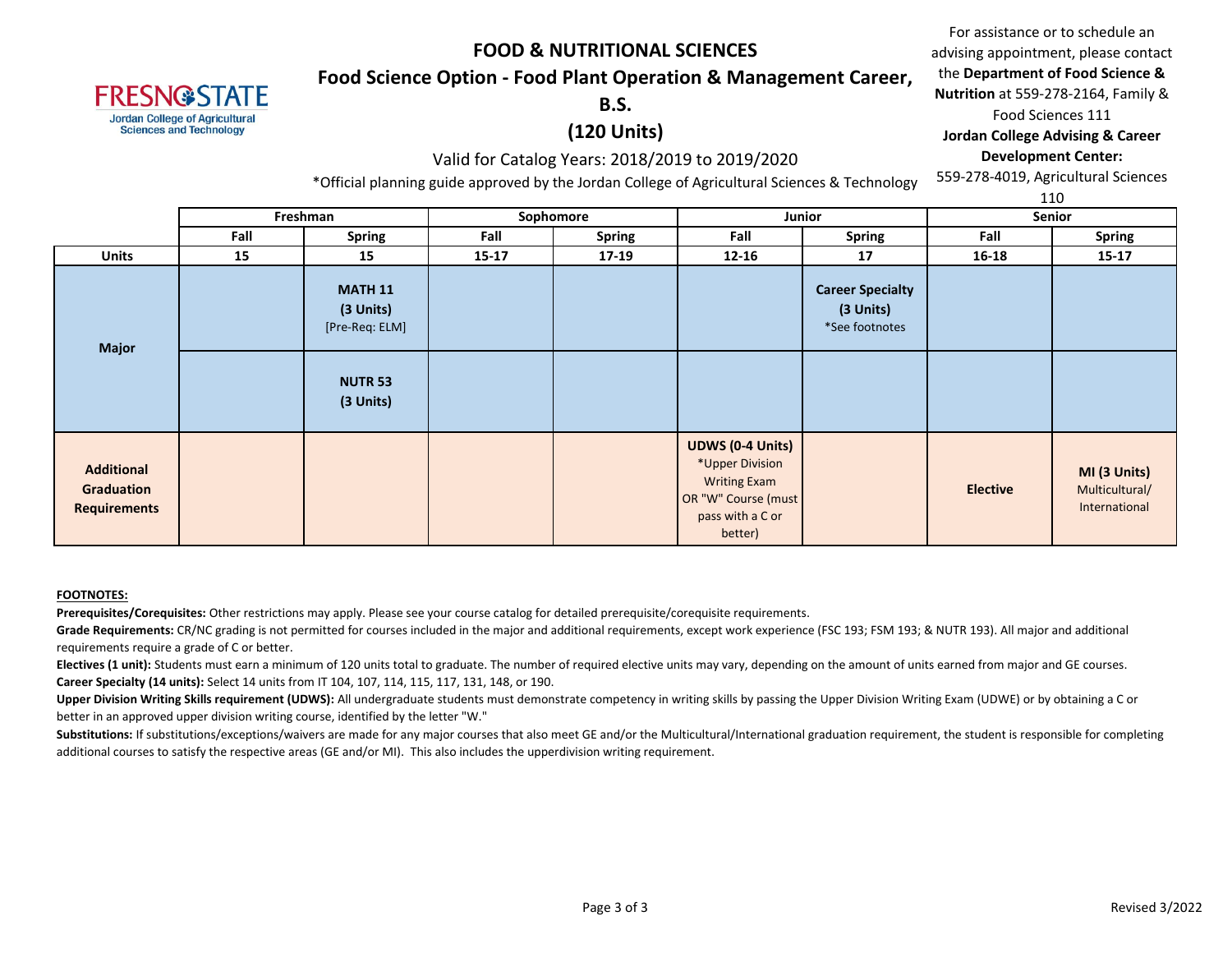

#### **Food Science Option - Food Plant Operation & Management Career,**

## **B.S. (120 Units)**

Valid for Catalog Years: 2012/2013 to 2017/2018

\*Official planning guide approved by the Jordan College of Agricultural Sciences & Technology

For assistance or to schedule an advising appointment, please contact the

**Department of Food Science & Nutrition** at

559-278-2164, Family & Food Sciences 111

**Jordan College Advising & Career Development Center:**

559-278-4019, Agricultural Sciences 110

|                                    | Freshman                                                                             |               | Sophomore                              |                                                |                                               | Junior                                                | <b>Senior</b>                                                                 |                                                                    |  |
|------------------------------------|--------------------------------------------------------------------------------------|---------------|----------------------------------------|------------------------------------------------|-----------------------------------------------|-------------------------------------------------------|-------------------------------------------------------------------------------|--------------------------------------------------------------------|--|
|                                    | Fall                                                                                 | <b>Spring</b> | Fall                                   | <b>Spring</b>                                  | Fall                                          | <b>Spring</b>                                         | Fall                                                                          | <b>Spring</b>                                                      |  |
| <b>Units</b>                       | 15                                                                                   | 15            | $15 - 17$                              | 17-19                                          | $12 - 16$                                     | 17                                                    | 16-18                                                                         | $15 - 17$                                                          |  |
| <b>General</b><br><b>Education</b> | <b>A1 (3 Units)</b><br><b>Oral Communication</b><br>*Must pass with a C<br>or better |               | <b>B2 (3-4 Units)</b><br>Life Sciences | C1/C2 (3-4 Units)<br><b>Arts or Humanities</b> | <b>D2 (3 Units)</b><br>American<br>Government | IB (3 Units)<br>Physical Universe &<br>Its Life Forms | <b>ID (3-4 Units)</b><br>Social, Political, &<br><b>Economic Institutions</b> | <b>IC (3-4 Units)</b><br><b>Arts &amp; Humanities</b>              |  |
|                                    | <b>A2 (3 Units)</b><br>Written<br>Communication<br>*Must pass with a C<br>or better  |               | <b>C1 (3-4 Units)</b><br>Arts          | <b>C2 (3-4 Units)</b><br><b>Humanities</b>     | <b>D3 (3 Units)</b><br><b>Social Science</b>  |                                                       | E1 (3 Units)<br>& Self Development                                            | MI (3 Units)<br>Lifelong Understanding Multicultural/International |  |
|                                    | <b>A3 (3 units)</b><br><b>Critical Thinking</b><br>*Must pass with a C<br>or better  |               |                                        | <b>D1 (3 Units)</b><br><b>American History</b> |                                               |                                                       |                                                                               |                                                                    |  |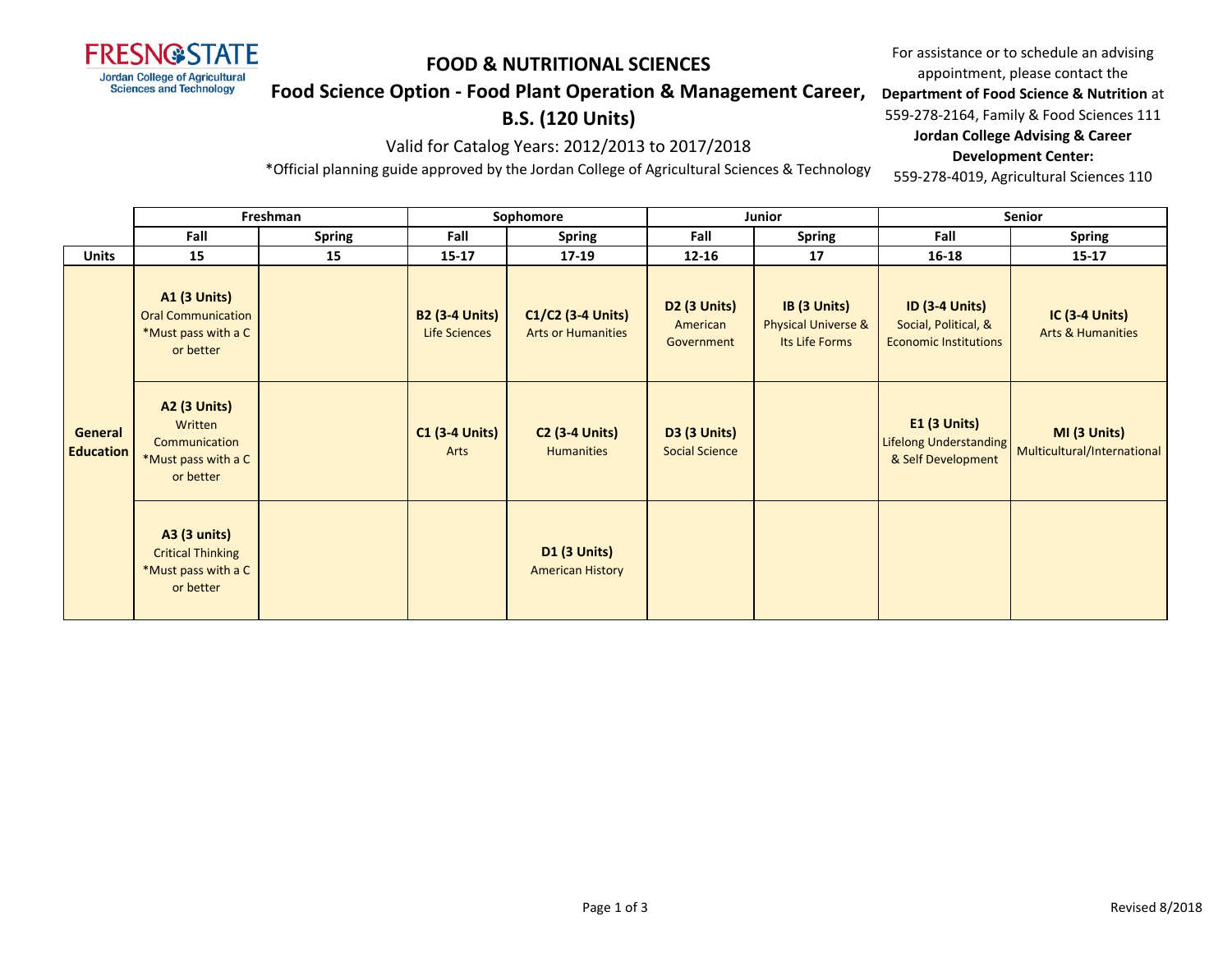

**Department of Food Science & Nutrition** at **Food Science Option - Food Plant Operation & Management Career,** 

# **B.S. (120 Units)** Valid for Catalog Years: 2012/2013 to 2017/2018

559-278-2164, Family & Food Sciences 111 **Jordan College Advising & Career** 

#### **Development Center:**

\*Official planning guide approved by the Jordan College of Agricultural Sciences & Technology

559-278-4019, Agricultural Sciences 110

For assistance or to schedule an advising appointment, please contact the

|              | Freshman                                                                                                                                                                                                                                    |                                                                                                                                                                                                                | Sophomore                                                 |                                                                                                             | <b>Junior</b>                             |                                                                                                                                | Senior                                                                                              |                                                                        |
|--------------|---------------------------------------------------------------------------------------------------------------------------------------------------------------------------------------------------------------------------------------------|----------------------------------------------------------------------------------------------------------------------------------------------------------------------------------------------------------------|-----------------------------------------------------------|-------------------------------------------------------------------------------------------------------------|-------------------------------------------|--------------------------------------------------------------------------------------------------------------------------------|-----------------------------------------------------------------------------------------------------|------------------------------------------------------------------------|
|              | Fall                                                                                                                                                                                                                                        | <b>Spring</b>                                                                                                                                                                                                  | Fall                                                      | <b>Spring</b>                                                                                               | Fall                                      | <b>Spring</b>                                                                                                                  | Fall                                                                                                | <b>Spring</b>                                                          |
| <b>Units</b> | 15                                                                                                                                                                                                                                          | 15                                                                                                                                                                                                             | $15 - 17$                                                 | 17-19                                                                                                       | $12 - 16$                                 | 17                                                                                                                             | 16-18                                                                                               | $15 - 17$                                                              |
| <b>Major</b> | <b>GE Area B4</b><br>MATH 75 (4 Units)<br>Quantitative<br>Reasoning<br>[Pre-Req: Elementary<br>geometry,<br>intermediate algebra,<br>& trigonometry OR<br>precalculus. Passing<br>score on<br>department's Calculus<br>Readiness Test; ELM] | <b>GE Area B1</b><br>CHEM 1A (3 Units)<br><b>Physical Sciences</b><br>[Pre-Req: High school<br>chemistry. May be taken<br>concurrently: GE B4;<br>CHEM 1AL]<br>*Not open to students<br>with credit in CHEM 1B | <b>IT 52 (3 Units)</b>                                    | <b>BIOL 20 (4 Units)</b><br>[Pre-Req: CHEM 1A or<br>3AI<br>*Not open to students<br>with credit in BIOL 120 | FSC 178 (3)<br>Units)<br>[Pre-Req: FSC 1] | IT 118 (3 Units)                                                                                                               | <b>FSC 142 (4 Units)</b><br>[Pre-Req: FSC 41, 178;<br>Senior standing; or<br>instructor permission] | <b>FSC 141 (4 Units)</b><br>[Pre-Req: FSC 41, 178;<br>Senior standing] |
|              | FSC 1 (3 Units)                                                                                                                                                                                                                             | <b>GE Area B3</b><br><b>CHEM 1AL (2 Units)</b><br>Lab<br>[Pre-Req: CHEM 1A (may<br>be<br>taken concurrently)]                                                                                                  | IT 92 (3 Units)                                           | PHYS 2A (4 Units)<br>[Pre-Req: DS 71, MATH<br>75, MATH 70, or<br>department permission]                     | IT 112 (3)<br>[Pre-Req: IT 52]            | <b>FSC 120 (4 Units)</b><br>[Pre-Req: FSC 1; FSC<br>178; CHEM 1A or 3A;<br>MATH 11 or AGBS 71;<br>or instructor<br>permission] | <b>Career Specialty</b><br>(3 Units)<br>*See footnotes                                              | <b>Career Specialty (3</b><br>Units)<br>*See footnotes                 |
|              |                                                                                                                                                                                                                                             | <b>FSC 41 (3 Units)</b><br>[Pre-Req: FSC 1]                                                                                                                                                                    | Career<br><b>Specialty</b><br>(3 Units)<br>*See footnotes |                                                                                                             |                                           | <b>FSC 144 (4 Units)</b><br>[Pre-Req: FSC 41;<br>PHYS 2A; MATH 75 or<br>equivalent; or<br>instructor permission]               |                                                                                                     | <b>Career Specialty</b><br>$(2-3$ Units)<br>*See footnotes             |
|              |                                                                                                                                                                                                                                             | MATH 11 (3 Units)<br>[Pre-Req: ELM]                                                                                                                                                                            |                                                           |                                                                                                             |                                           | <b>Career Specialty</b><br>(3 Units)<br>*See footnotes                                                                         |                                                                                                     |                                                                        |
|              |                                                                                                                                                                                                                                             | NUTR 54 (3 Units)                                                                                                                                                                                              |                                                           |                                                                                                             |                                           |                                                                                                                                |                                                                                                     |                                                                        |